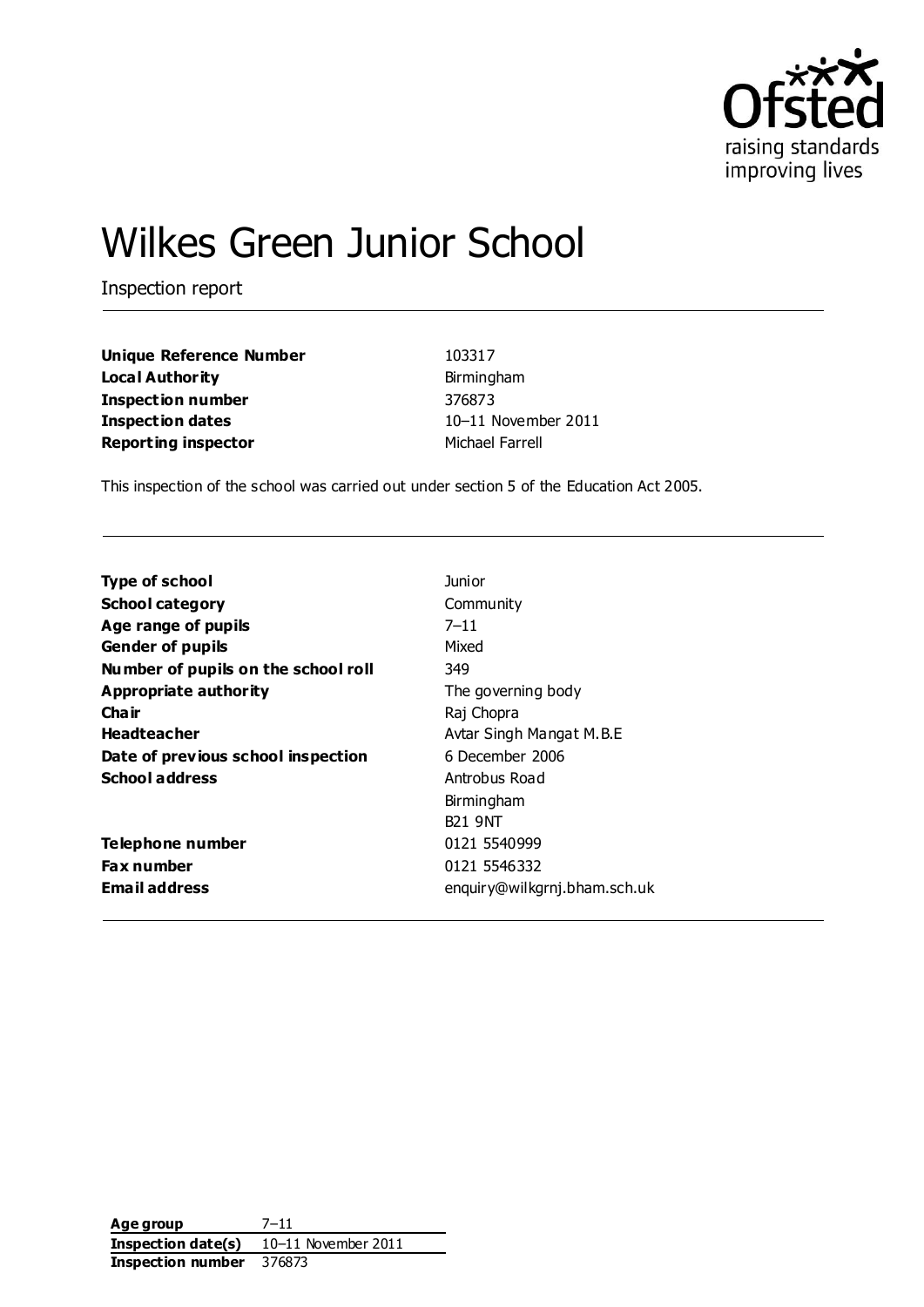The Office for Standards in Education, Children's Services and Skills (Ofsted) regulates and inspects to achieve excellence in the care of children and young people, and in education and skills for learners of all ages. It regulates and inspects childcare and children's social care, and inspects the Children and Family Court Advisory Support Service (Cafcass), schools, colleges, initial teacher training, work-based learning and skills training, adult and community learning, and education and training in prisons and other secure establishments. It assesses council children's services, and inspects services for looked after children, safeguarding and child protection.

Further copies of this report are obtainable from the school. Under the Education Act 2005, the school must provide a copy of this report free of charge to certain categories of people. A charge not exceeding the full cost of reproduction may be made for any other copies supplied.

If you would like a copy of this document in a different format, such as large print or Braille, please telephone 0300 123 4234, or email enquiries@ofsted.gov.uk.

You may copy all or parts of this document for non-commercial educational purposes, as long as you give details of the source and date of publication and do not alter the information in any way.

To receive regular email alerts about new publications, including survey reports and school inspection reports, please visit our website and go to 'Subscribe'.

Piccadilly Gate Store St **Manchester** M1 2WD

T: 0300 123 4234 Textphone: 0161 618 8524 E: enquiries@ofsted.gov.uk W: www.ofsted.gov.uk

**Ofsted** 

© Crown copyright 2011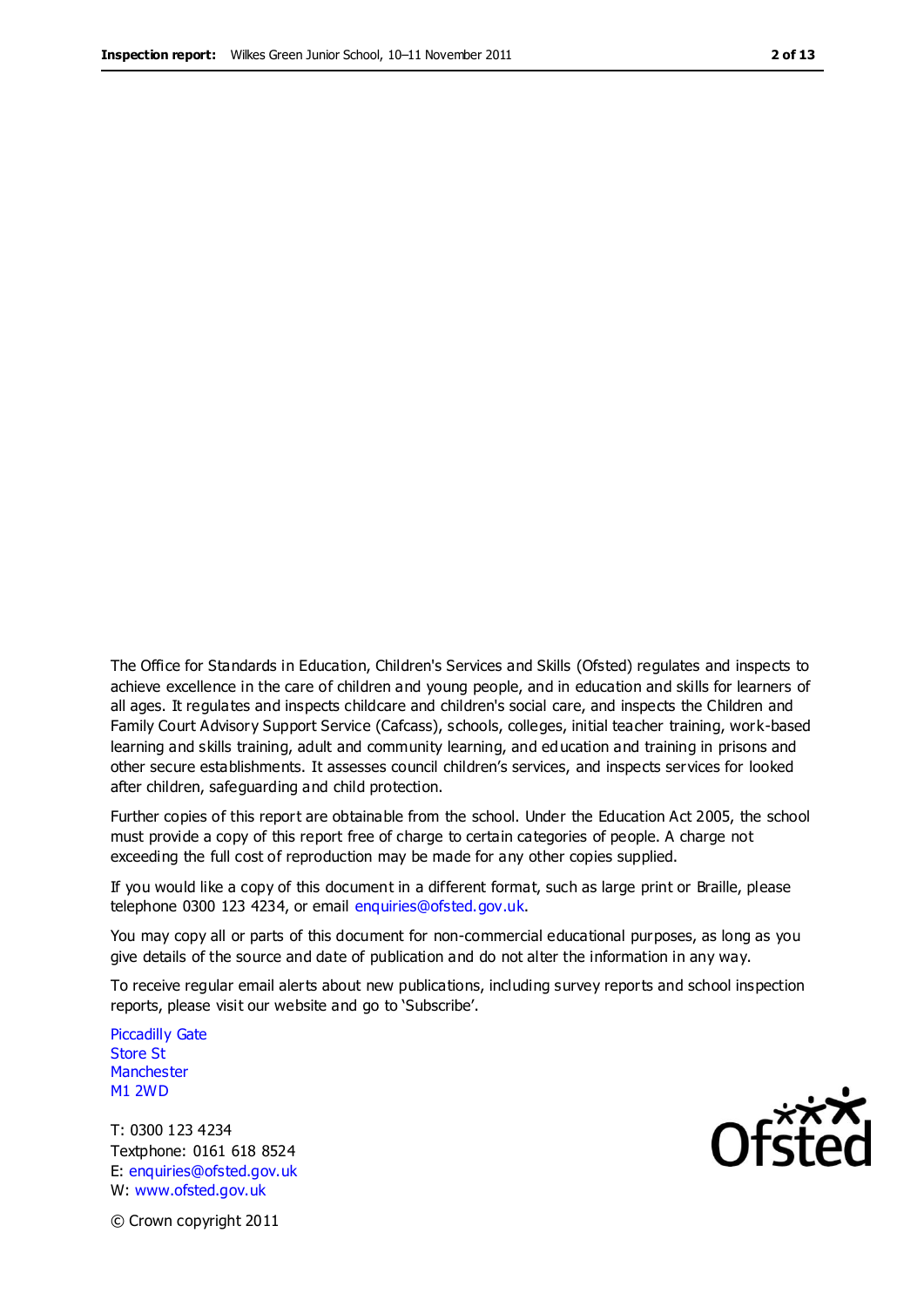# **Introduction**

This inspection was carried out by three additional inspectors. They observed 16 lessons and 13 teachers; meetings were held with parents and carers, groups of pupils, the chair of governors, staff, and school partners such as representatives of other schools and services. Inspectors observed the school's work, and looked at documents relating to safeguarding, pupils' progress, records of various meetings, curriculum documents, the special education 'register', lesson planning and other documents and scrutinised 89 parental questionnaires.

The inspection team reviewed many aspects of the school's work. It looked in detail at a number of key areas.

- How effectively the school monitors the progress of pupils with different ethnic backgrounds and of more able pupils.
- **Pupils' awareness of their short term curriculum targets.**
- How well school development planning and records of meetings are evaluated and the sharpness of their priorities for improvement.

## **Information about the school**

The school is larger than average. The proportion of pupils known to be eligible for free school meals is much higher than nationally. Almost all pupils come from minority ethnic backgrounds. While many pupils have a home language other than English, only a small minority enter school at an early stage of acquiring English.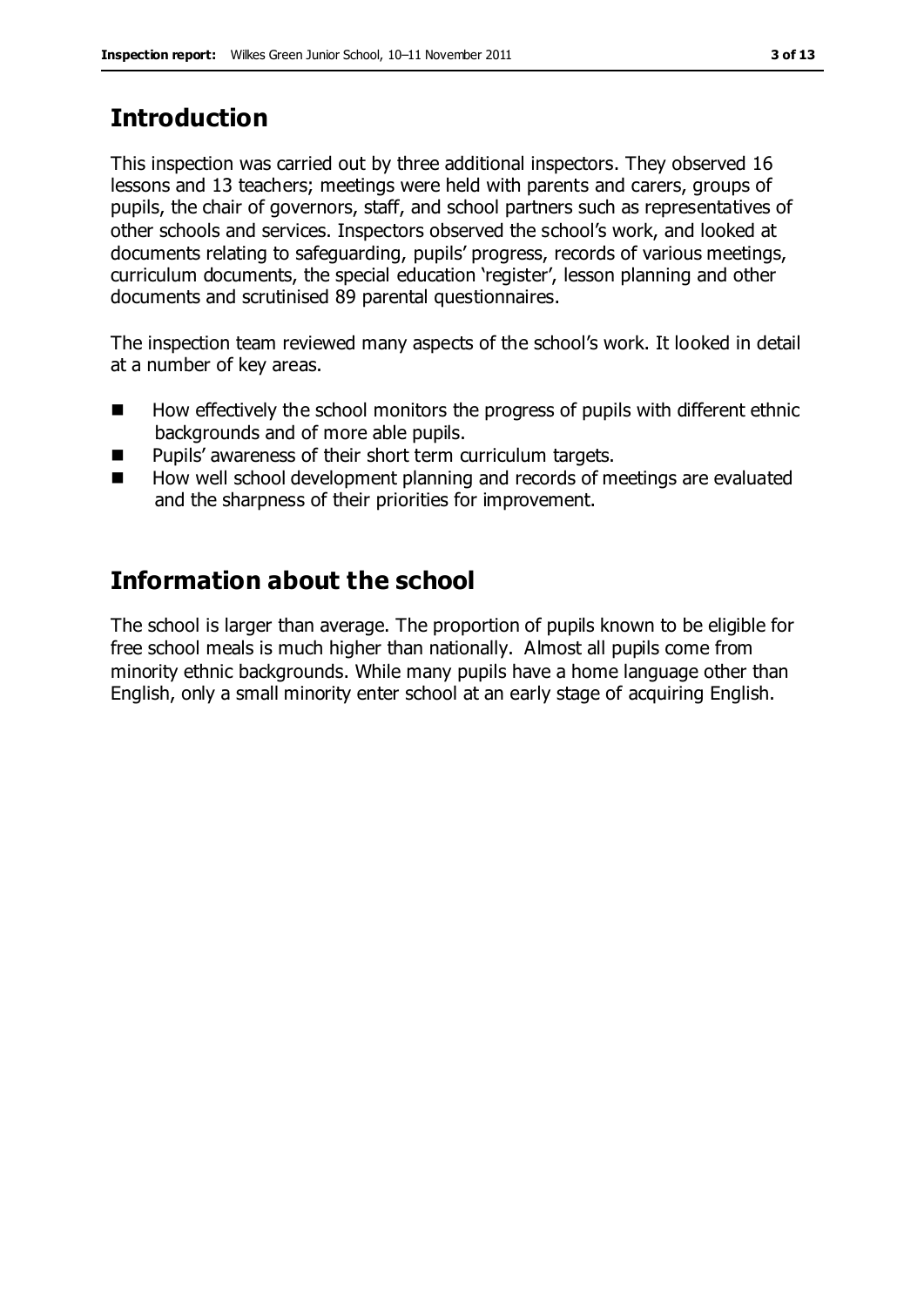## **Inspection judgements**

| Overall effectiveness: how good is the school?  |  |  |
|-------------------------------------------------|--|--|
| The school's capacity for sustained improvement |  |  |

#### **Main findings**

This is an outstanding school. It is exceptionally harmonious. Because of the fine models set by staff and the profound support of parents and carers, pupils show a natural kindness and consideration to others in every aspect of school life. Through the deep commitment of the long serving chair of governors and the governing body and the inspirational leadership of the headteacher and senior staff, expectations are set very high and staff and pupils respond in full measure. Enormous care is taken with the physical environment which is remarkably welcoming and attractive.

School development planning and records of meetings have improved considerably since the previous inspection and focus sharply on priorities for improvement that are translated into vigorous action. Data is rigorously analysed and effective steps taken if there are indications any group of pupils is not progressing as well as they should. Consequently different groups make good progress and achieve outstandingly. These include pupils of different ethnic backgrounds, and boys and girls. Many of the more able pupils make good progress but some do not progress as well as they could and the school is keen to rectify this.

Teaching and assessment for learning are consistently good and are improving the progress pupils make. Lessons are very enjoyable and interesting and pupils behave excellently because they are supported and encouraged very well indeed. Pupils are keenly aware of the short term learning targets they have been set and strive to reach them. Just occasionally, lessons do not challenge some of the more able pupils enough and this slows their progress. The rich, frequently evaluated curriculum, in which pupils delight, provides memorable experiences. Excellent care, guidance and support underpin the many outstanding aspects of pupils' personal development and helps create an ethos in which pupils' self-esteem escalates. Spiritual, moral, social and cultural development is outstanding because the school's ethos make it a great priority and the curriculum is infused with exciting opportunities for pupils to thrive.

Since the previous inspection, the school has improved its care, guidance and support, its curriculum, its outcomes and many aspects of leadership and management from good to outstanding. The school is not complacent; their selfevaluation, based on intensive monitoring of progress and performance, very accurately identifies strengths and weaknesses. Teaching, pupils' progress, the curriculum and other aspects are regularly evaluated to seek improvements. This strong evidence shows that the school has an outstanding capacity to improve further and to strengthen areas of excellence. In a meeting with parents and carers,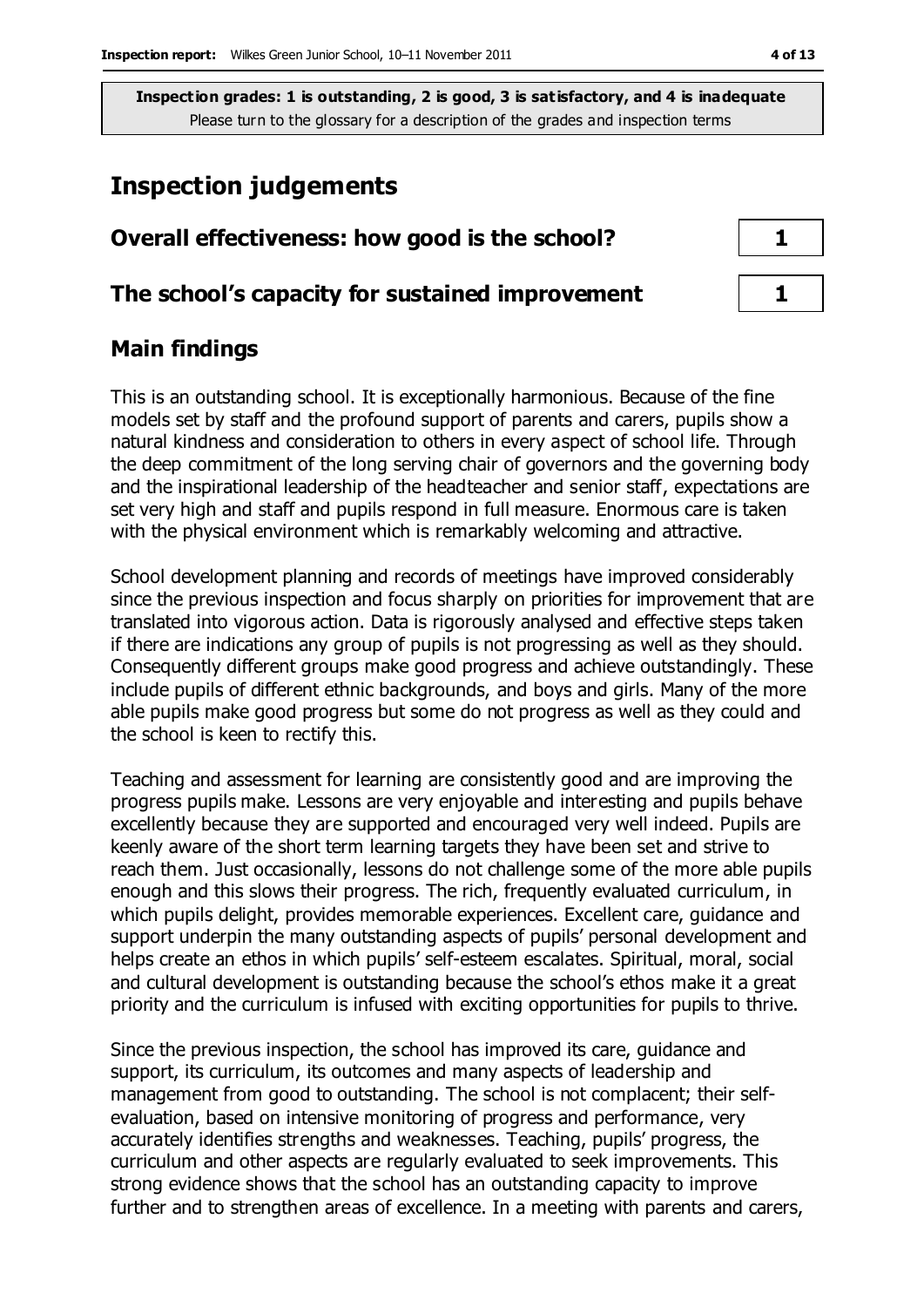one feelingly said of the school, endorsed by others, 'It is the best'.

## **What does the school need to do to improve further?**

■ Consolidate the progress of all higher attaining pupils by ensuring they are always fully challenged in all lessons.

### **Outcomes for individuals and groups of pupils 1**

Pupils and groups of pupils make good progress and achieve outstandingly to reach high levels of attainment. Pupils with special educational needs and/ or disabilities, also make good progress because interventions are thoughtfully tailored to their needs and progress continues to be closely monitored to ensure that support is effective. Pupils hugely enjoy their schooling. In a numeracy lesson for younger pupils they made good progress in learning to subtract increasingly large sums of money. The lesson was enlivened with a variety of resources, the teacher and teaching assistant worked seamlessly together, and activities were carefully structured so that each step led to the next. Behaviour was excellently managed and relationships warm and respectful. In literacy sets, older pupils made good progress in extended writing because the work was well structured so that pupils could see how they were moving forward, helpful word lists and other resources were provided as necessary, and in the encouraging ethos, pupils were proud of their writing and highly motivated.

Pupils reflect thoughtfully on the school's good safeguarding, and say they feel very safe as indicated in questionnaire responses and in face to face discussions. In lessons and around school they act in a safe manner and with great consideration for others. They are acutely aware of healthy eating, physical exercise and being able to talk to someone if they have any concerns. They greatly enjoy the schools' 'International Dinner' and joyously participate in physical education lessons. Pupils love contributing to the school as a community whether through the school council or acting as monitors. Activities such as cultural evenings of music and drama forge close links with the local community. Pupils are deeply aware of relationships with other countries and cherish their links with schools in China and Africa. Their attendance rate is good and improving because of the school's tireless encouragement for families; this along with literacy and numeracy and other workplace skills contributes to pupils' good economic development. Religious education is highly popular with pupils and the multi-faith nature of lessons; assemblies and the curriculum and displays are beautifully presented, greatly reinforcing pupils' spiritual development. Pupils are very clear indeed about right and wrong and demonstrate very strong social skills contributing to their excellent behaviour. Pupils are deeply aware of different cultures and values and show high levels of respect for the views of others.

These are the grades for pupils' outcomes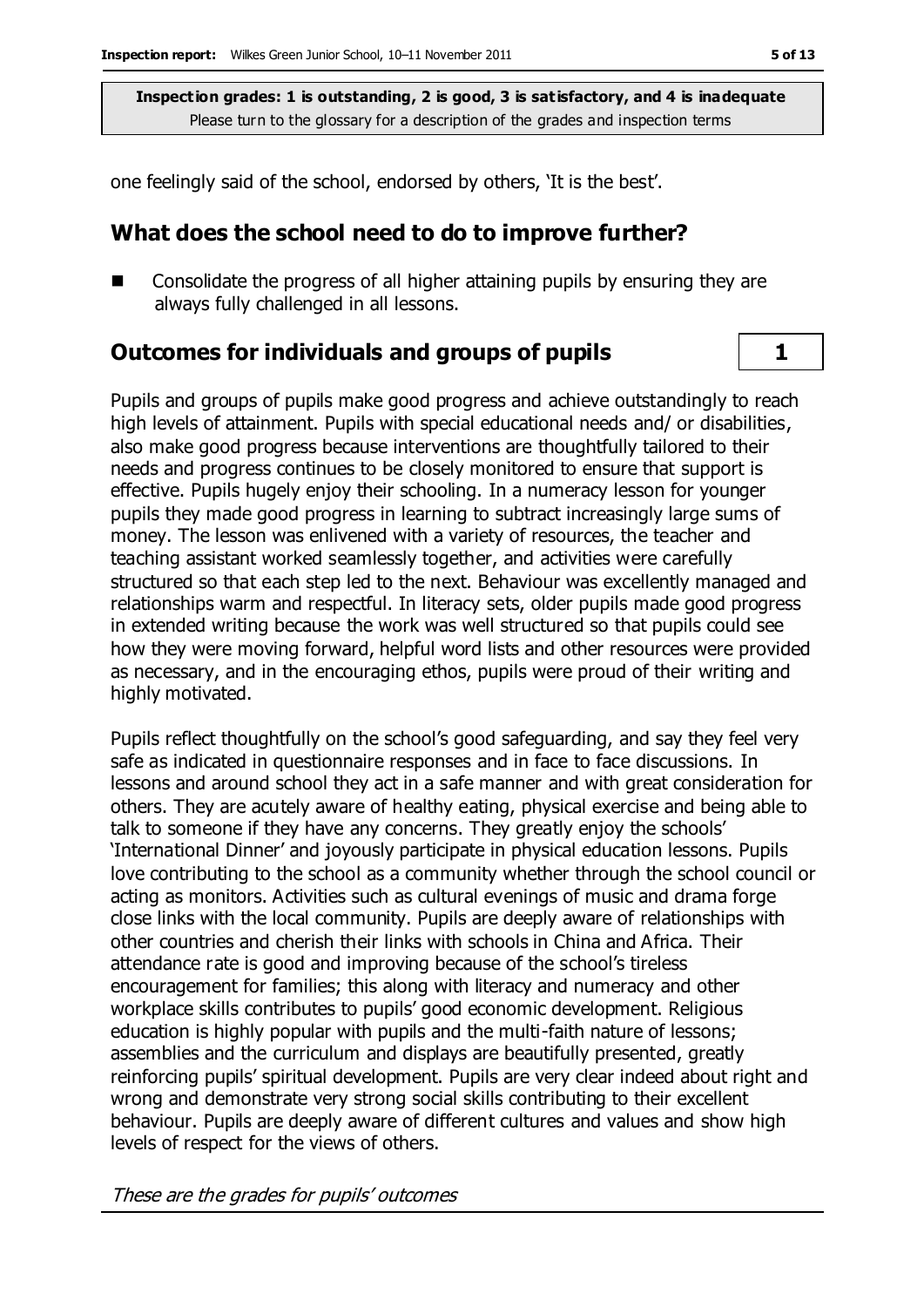| Pupils' achievement and the extent to which they enjoy their learning                                                      |                         |  |
|----------------------------------------------------------------------------------------------------------------------------|-------------------------|--|
| Taking into account:                                                                                                       |                         |  |
| Pupils' attainment <sup>1</sup>                                                                                            | 1                       |  |
| The quality of pupils' learning and their progress                                                                         | $\mathcal{P}$           |  |
| The quality of learning for pupils with special educational needs and/or disabilities                                      |                         |  |
| and their progress                                                                                                         | 2                       |  |
| The extent to which pupils feel safe                                                                                       | $\overline{\mathbf{2}}$ |  |
| Pupils' behaviour                                                                                                          | 1                       |  |
| The extent to which pupils adopt healthy lifestyles                                                                        | 1                       |  |
| The extent to which pupils contribute to the school and wider community                                                    | 1                       |  |
| The extent to which pupils develop wor kplace and other skills that will<br>contribute to their future economic well-being | $\overline{2}$          |  |
| Taking into account:                                                                                                       |                         |  |
| Pupils' attendance <sup>1</sup>                                                                                            | 2                       |  |
| The extent of pupils' spiritual, moral, social and cultural development                                                    |                         |  |

#### **How effective is the provision?**

Teaching and assessment for learning are consistently good and improving; they support pupils' high levels of enjoyment of lessons. Relationships are warm and behaviour is very well managed. Time is seen as precious and pupils are punctual and keen to learn. Work is pitched at the right level so pupils build confidence and are challenged well. Teachers and teaching assistants work closely together to ensure pupils are very clear what they are expected to learn. Pupils' work is thoroughly and constructively marked and teachers skilful questioning helps ensure it is clear what pupils know and do not know as lessons progress.

The school has a comprehensive 'curriculum map' tightly fitted to pupils' different needs and in which different levels of planning are dovetailed very well. The curriculum is thoroughly evaluated so it is being constantly refined and improved. Physical education makes a very strong contribution to pupils' healthy lifestyles. A very wide range of partners are used to enrich sporting and cultural opportunities. A fitness programme is provided in conjunction with a local football club using both the school and the club's premises. The curriculum is very sensitively attuned to pupils' literacy and numeracy progress and needs so that resources, the organisation of small group teaching and other supports are very purposefully utilised. Lunchtime and after school clubs are immensely popular and well supported and include a brass band and a tabla and sitar music group. Pupils benefit from highly memorable experiences that best support their learning, development and well-being.

Care, guidance and support are extremely well organised. Pupils whose circumstances make them vulnerable, together with their families, are very well

 $\overline{a}$ <sup>1</sup> The grades for attainment and attendance are: 1 is high; 2 is above average; 3 is broadly average; and 4 is low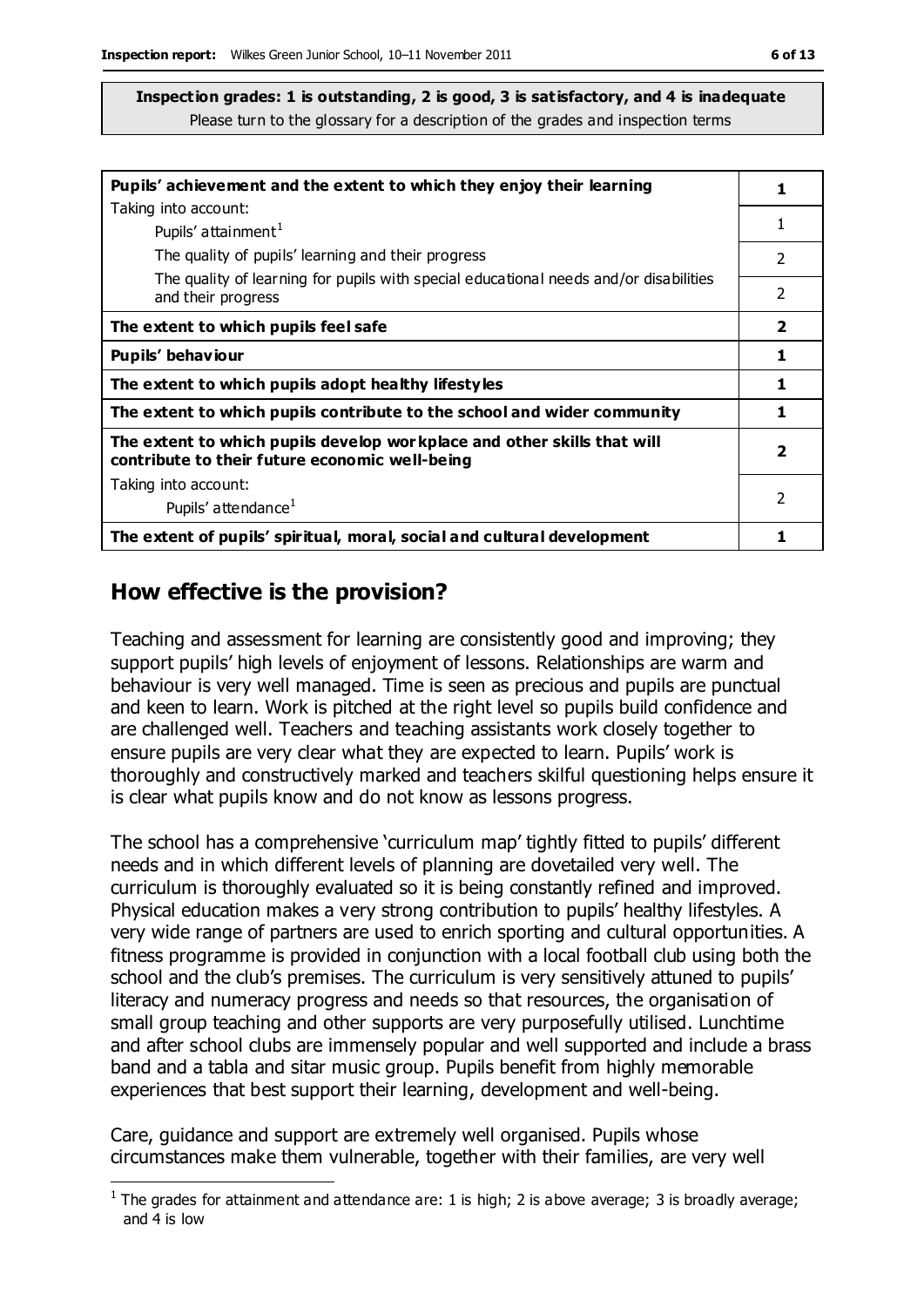supported so the best use is made of provision. Very striking examples can be seen of pupils making outstanding gains in positive attitudes, behaviour, confidence and relationships. The school does everything that can be reasonably expected to encourage and improve attendance. Very close 'tracking' of pupils' academic progress and personal development helps the school provide the right level of support and encouragement needed by pupils and their families. The school works very closely indeed with other services including the health and social services to enhance provision. Great care is taken to support pupils at times of transition for example when moving on to secondary school. The very positive ethos of the school permeates the whole of this provision.

These are the grades for the quality of provision

| The quality of teaching                                                                                    |  |
|------------------------------------------------------------------------------------------------------------|--|
| Taking into account:                                                                                       |  |
| The use of assessment to support learning                                                                  |  |
| The extent to which the curriculum meets pupils' needs, including, where<br>relevant, through partnerships |  |
| The effectiveness of care, guidance and support                                                            |  |

#### **How effective are leadership and management?**

The school community works very closely together to ensure pupils have the best learning opportunities because of the inspirational leadership of the headteacher, very strongly supported by senior leaders and managers. Lessons are regularly and rigorously monitored by senior managers and any areas of weakness are forcefully addressed as a priority. The long serving chair of governors and the governing body successfully harnesses the very wide range of skills and knowledge of its members to ensure the school is very strongly challenged and supported. Governors are deeply committed to the school's excellence, and examine scrupulously presented data and other sources of information very critically. Parents and carers highly value all the school offers as indicated in questionnaire responses and conveyed very vividly in face to face meetings.

Partners describe their contacts with the school as 'inspiring' and strongly recognise the values the school promotes. A very wide range of partners including other schools, services, sports organisations are imaginatively linked to the school to very effectively provide what the school could not provide as well on its own. All groups of pupils progress well because of the school's forensic examination of progress data and its dynamic response where necessary. No bullying or discrimination is reported but the school has secure policies in place if necessary. There have been no exclusions for fifteen years. School leaders ensure safeguarding policies are clear and well presented. The school site is well lit, neat and tidy and secure. Risks are regularly and thoroughly assessed and any required action promptly taken. Comprehensive staff training includes first aid and fire marshalling. Parents and carers are very confident their children are safe. Outstanding, well-resourced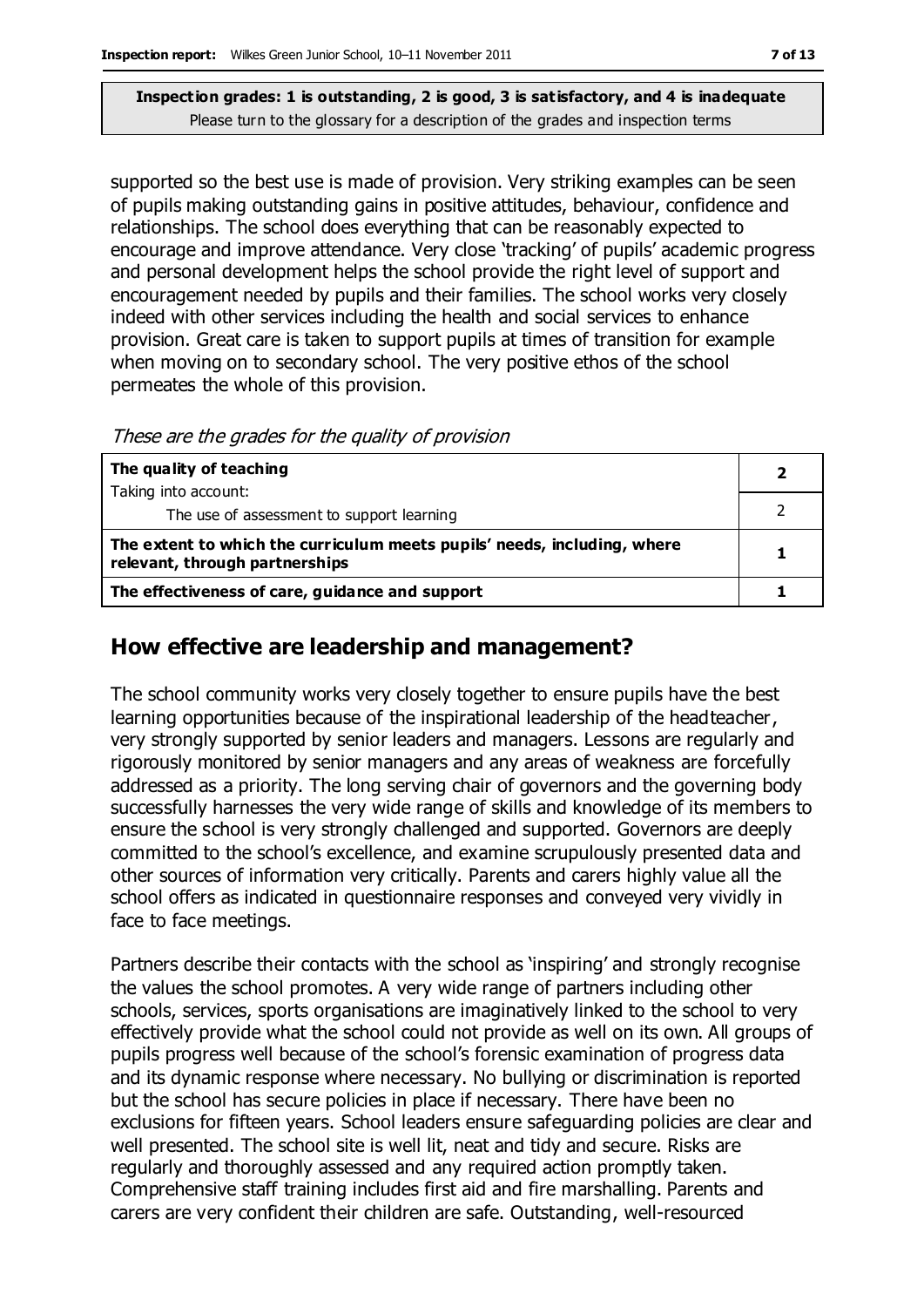programmes underpin community cohesion and teaching, the curriculum and other services and are all very rigorously evaluated and developed. Local, national, and international aspects are fully covered; a community cohesion coordinator has been appointed and relevant, clear and ambitious targets are set for this post holder and others to ensure a deep sense of community is at the heart of school life.

These are the grades for leadership and management

| The effectiveness of leadership and management in embedding ambition and<br>driving improvement                                                                     |                         |  |
|---------------------------------------------------------------------------------------------------------------------------------------------------------------------|-------------------------|--|
| Taking into account:                                                                                                                                                |                         |  |
| The leadership and management of teaching and learning                                                                                                              | 2                       |  |
| The effectiveness of the governing body in challenging and supporting the<br>school so that weaknesses are tackled decisively and statutory responsibilities<br>met | 1                       |  |
| The effectiveness of the school's engagement with parents and carers                                                                                                | 1                       |  |
| The effectiveness of partnerships in promoting learning and well-being                                                                                              | 1                       |  |
| The effectiveness with which the school promotes equality of opportunity and<br>tackles discrimination                                                              | 1                       |  |
| The effectiveness of safeguarding procedures                                                                                                                        | $\overline{\mathbf{2}}$ |  |
| The effectiveness with which the school promotes community cohesion                                                                                                 | 1                       |  |
| The effectiveness with which the school deploys resources to achieve value for<br>money                                                                             | 1                       |  |

## **Views of parents and carers**

The school had surveyed the views of parents and carers prior to the inspection, showing a very positive picture. The inspection indicated that parents and carers are engaged to a very high extent. Questionnaires indicate very strong levels of agreement about all aspects of the school. In meeting face to face, parents and carers spoke animatedly about how they greatly value the school and how they feel the school makes considerable efforts to involve them and take their views seriously into account. Not every single parent or carer agrees with everything the school does and the very few critical comments were discussed with the school in general terms and parent and carers' views and the school's response were taken into account. Among the views of parents and carers, one captures the view that the inspectors recognise in saying of the school, 'There is always something good happening'.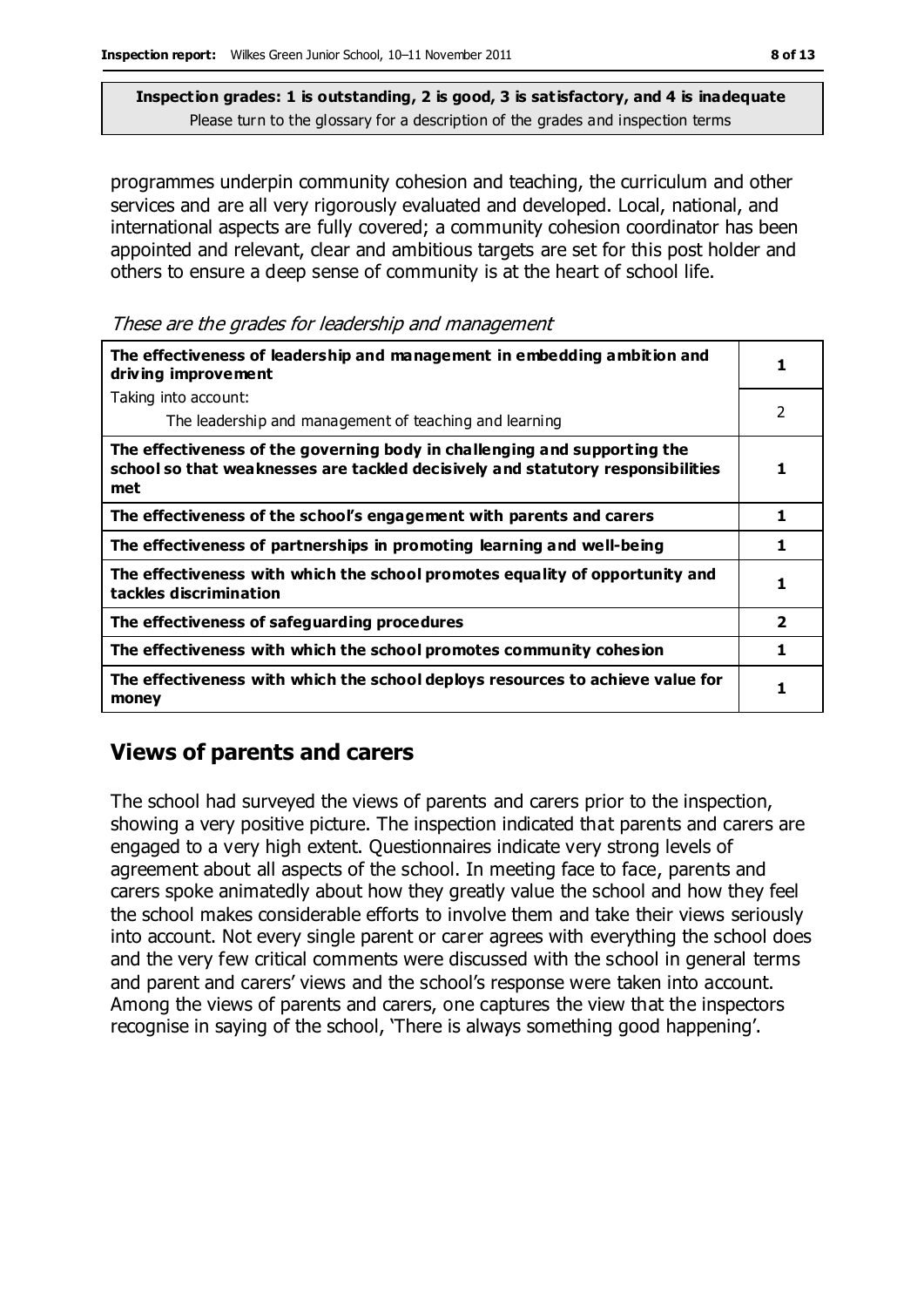#### **Responses from parents and carers to Ofsted's questionnaire**

Ofsted invited all the registered parents and carers of pupils registered at Wilkes Green Junior School to complete a questionnaire about their views of the school.

In the questionnaire, parents and carers were asked to record how strongly they agreed with 13 statements about the school.

The inspection team received 89 completed questionnaires by the end of the on-site inspection. In total, there are 349 pupils registered at the school.

| <b>Statements</b>                                                                                                                                                                                                                                       | <b>Strongly</b><br>agree |               | Agree        |               | <b>Disagree</b> |                | <b>Strongly</b><br>disagree |                |
|---------------------------------------------------------------------------------------------------------------------------------------------------------------------------------------------------------------------------------------------------------|--------------------------|---------------|--------------|---------------|-----------------|----------------|-----------------------------|----------------|
|                                                                                                                                                                                                                                                         | <b>Total</b>             | $\frac{1}{2}$ | <b>Total</b> | $\frac{1}{2}$ | <b>Total</b>    | $\frac{1}{2}$  | <b>Total</b>                | $\frac{1}{2}$  |
| My child enjoys school                                                                                                                                                                                                                                  | 51                       | 57            | 35           | 39            | 1               | 1              | 0                           | 0              |
| The school keeps my child<br>safe                                                                                                                                                                                                                       | 45                       | 51            | 40           | 45            | 3               | 3              | $\mathbf 0$                 | 0              |
| The school informs me about<br>my child's progress                                                                                                                                                                                                      | 43                       | 48            | 43           | 48            | $\overline{2}$  | $\overline{2}$ | $\Omega$                    | $\mathbf 0$    |
| My child is making enough<br>progress at this school                                                                                                                                                                                                    | 34                       | 38            | 48           | 54            | 3               | 3              | 1                           | 1              |
| The teaching is good at this<br>school                                                                                                                                                                                                                  | 44                       | 49            | 44           | 49            | 0               | $\Omega$       | $\mathbf{1}$                | $\mathbf{1}$   |
| The school helps me to<br>support my child's learning                                                                                                                                                                                                   | 35                       | 39            | 46           | 52            | 5               | 6              | $\mathbf{1}$                | 1              |
| The school helps my child to<br>have a healthy lifestyle                                                                                                                                                                                                | 45                       | 51            | 41           | 46            | $\mathbf{1}$    | 1              | $\mathbf{1}$                | $\mathbf{1}$   |
| The school makes sure that<br>my child is well prepared for<br>the future (for example<br>changing year group,<br>changing school, and for<br>children who are finishing<br>school, entering further or<br>higher education, or entering<br>employment) | 33                       | 37            | 48           | 54            | 3               | 3              | $\mathbf{1}$                | 1              |
| The school meets my child's<br>particular needs                                                                                                                                                                                                         | 30                       | 34            | 49           | 55            | 7               | 8              | 1                           | 1              |
| The school deals effectively<br>with unacceptable behaviour                                                                                                                                                                                             | 41                       | 46            | 41           | 46            | 5               | 6              | 1                           | 1              |
| The school takes account of<br>my suggestions and<br>concerns                                                                                                                                                                                           | 32                       | 36            | 47           | 53            | 5               | 6              | $\overline{2}$              | $\overline{2}$ |
| The school is led and<br>managed effectively                                                                                                                                                                                                            | 42                       | 47            | 39           | 44            | 1               | 1              | 3                           | 3              |
| Overall, I am happy with my<br>child's experience at this<br>school                                                                                                                                                                                     | 48                       | 54            | 40           | 45            | 0               | $\mathbf 0$    | 1                           | 1              |

The table above summarises the responses that parents and carers made to each statement. The percentages indicate the proportion of parents and carers giving that response out of the total number of completed questionnaires. Where one or more parents and carers chose not to answer a particular question, the percentages will not add up to 100%.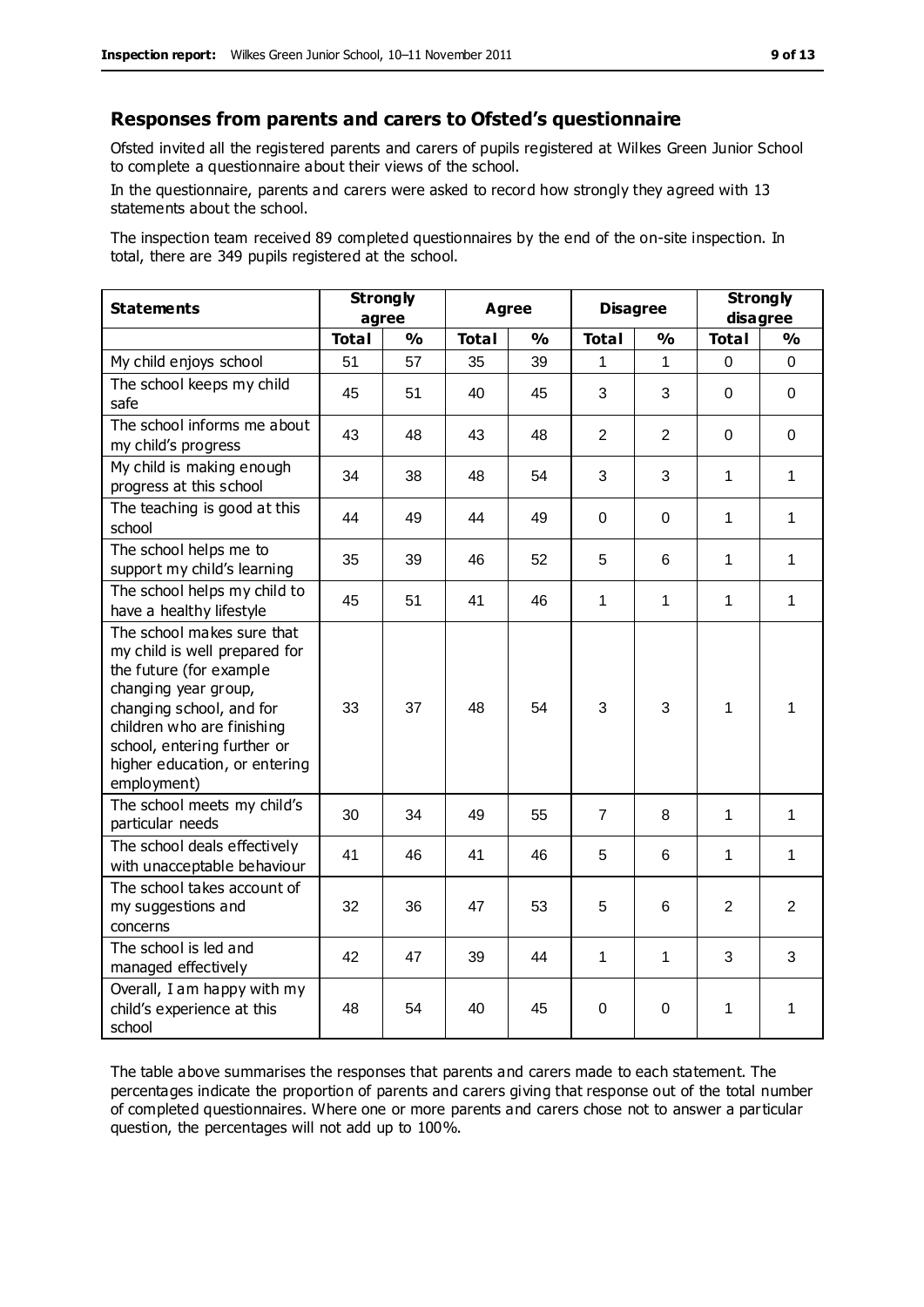# **Glossary**

#### **What inspection judgements mean**

| <b>Grade</b> | <b>Judgement</b> | <b>Description</b>                                            |
|--------------|------------------|---------------------------------------------------------------|
| Grade 1      | Outstanding      | These features are highly effective. An outstanding           |
|              |                  | school provides exceptionally well for all its pupils' needs. |
| Grade 2      | Good             | These are very positive features of a school. A school        |
|              |                  | that is good is serving its pupils well.                      |
| Grade 3      | Satisfactory     | These features are of reasonable quality. A satisfactory      |
|              |                  | school is providing adequately for its pupils.                |
| Grade 4      | Inadequate       | These features are not of an acceptable standard. An          |
|              |                  | inadequate school needs to make significant                   |
|              |                  | improvement in order to meet the needs of its pupils.         |
|              |                  | Ofsted inspectors will make further visits until it           |
|              |                  | improves.                                                     |

#### **Overall effectiveness of schools**

|                       | Overall effectiveness judgement (percentage of schools) |      |                     |                   |
|-----------------------|---------------------------------------------------------|------|---------------------|-------------------|
| <b>Type of school</b> | <b>Outstanding</b>                                      | Good | <b>Satisfactory</b> | <b>Inadequate</b> |
| Nursery schools       | 43                                                      | 47   | 10                  |                   |
| Primary schools       | 6                                                       | 46   | 42                  |                   |
| Secondary             | 14                                                      | 36   | 41                  |                   |
| schools               |                                                         |      |                     |                   |
| Sixth forms           | 15                                                      | 42   | 41                  | 3                 |
| Special schools       | 30                                                      | 48   | 19                  |                   |
| Pupil referral        | 14                                                      | 50   | 31                  |                   |
| units                 |                                                         |      |                     |                   |
| All schools           | 10                                                      | 44   | 39                  |                   |

New school inspection arrangements were introduced on 1 September 2009. This means that inspectors now make some additional judgements that were not made previously.

The data in the table above are for the period 1 September 2010 to 08 April 2011 and are consistent with the latest published official statistics about maintained school inspection outcomes (see [www.ofsted.gov.uk\)](http://www.ofsted.gov.uk/).

The sample of schools inspected during 2010/11 was not representative of all schools nationally, as weaker schools are inspected more frequently than good or outstanding schools.

Percentages are rounded and do not always add exactly to 100.

Sixth form figures reflect the judgements made for the overall effectiveness of the sixth form in secondary schools, special schools and pupil referral units.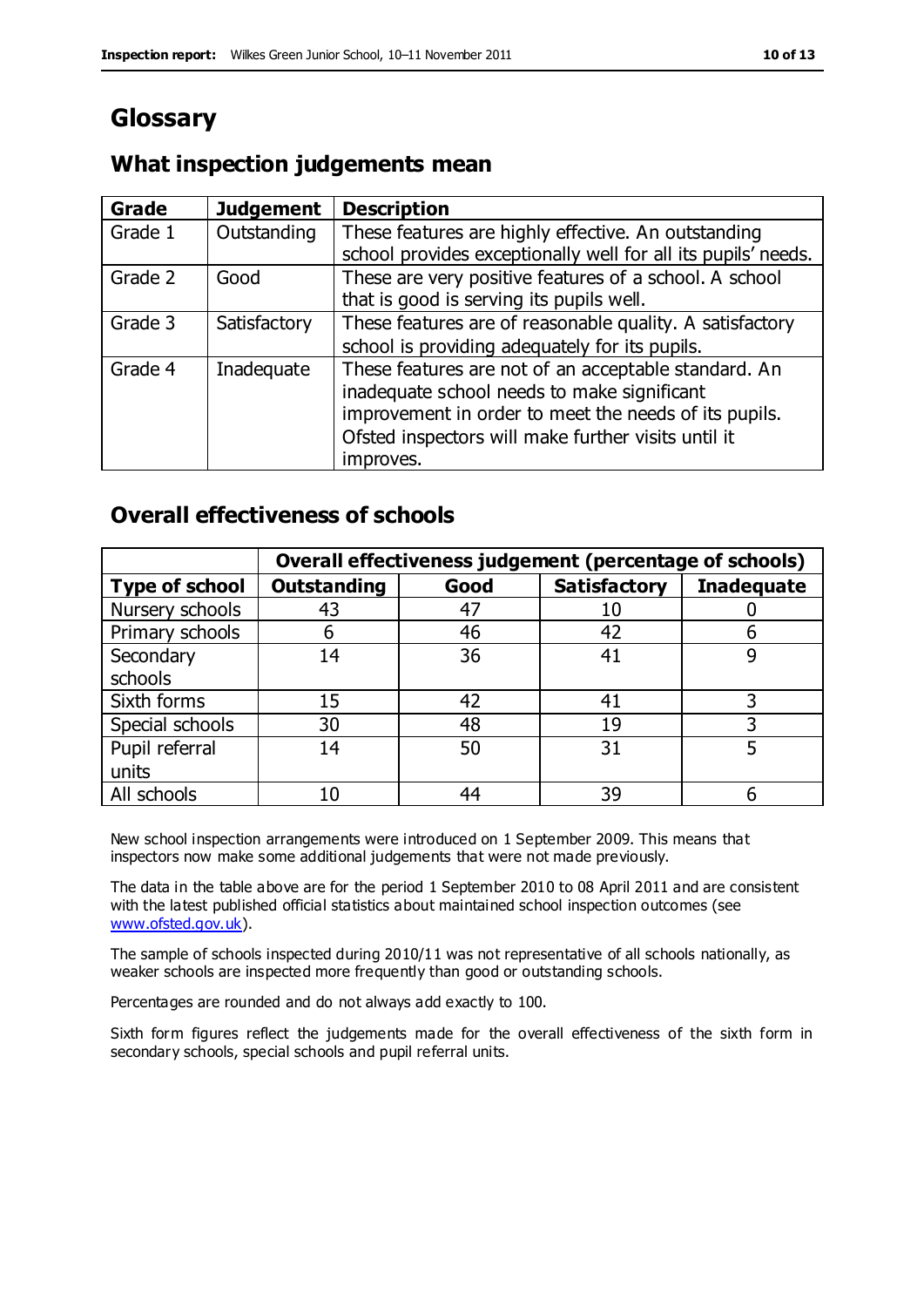# **Common terminology used by inspectors**

| Achievement:               | the progress and success of a pupil in their<br>learning, development or training.                                                                                                                                                                                                                                                |  |  |
|----------------------------|-----------------------------------------------------------------------------------------------------------------------------------------------------------------------------------------------------------------------------------------------------------------------------------------------------------------------------------|--|--|
| Attainment:                | the standard of the pupils' work shown by test and<br>examination results and in lessons.                                                                                                                                                                                                                                         |  |  |
| Capacity to improve:       | the proven ability of the school to continue<br>improving. Inspectors base this judgement on what<br>the school has accomplished so far and on the<br>quality of its systems to maintain improvement.                                                                                                                             |  |  |
| Leadership and management: | the contribution of all the staff with responsibilities,<br>not just the headteacher, to identifying priorities,<br>directing and motivating staff and running the<br>school.                                                                                                                                                     |  |  |
| Learning:                  | how well pupils acquire knowledge, develop their<br>understanding, learn and practise skills and are<br>developing their competence as learners.                                                                                                                                                                                  |  |  |
| Overall effectiveness:     | inspectors form a judgement on a school's overall<br>effectiveness based on the findings from their<br>inspection of the school. The following judgements,<br>in particular, influence what the overall<br>effectiveness judgement will be.                                                                                       |  |  |
|                            | The school's capacity for sustained<br>improvement.<br>Outcomes for individuals and groups of<br>H<br>pupils.<br>The quality of teaching.<br>ш<br>The extent to which the curriculum meets<br>×<br>pupils' needs, including, where relevant,<br>through partnerships.<br>The effectiveness of care, guidance and<br>H<br>support. |  |  |
| Progress:                  | the rate at which pupils are learning in lessons and<br>over longer periods of time. It is often measured<br>by comparing the pupils' attainment at the end of a<br>key stage with their attainment when they started.                                                                                                            |  |  |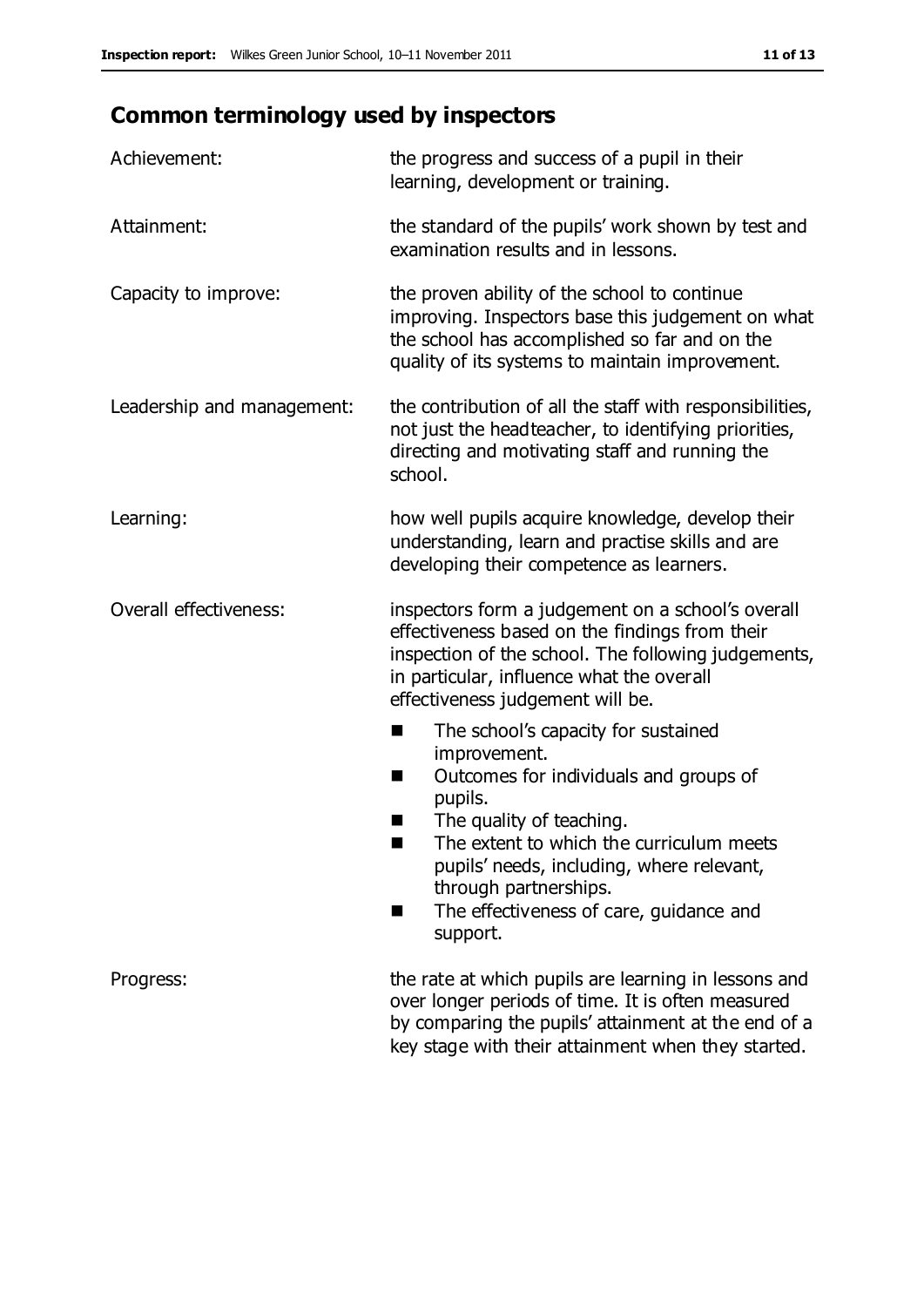#### **This letter is provided for the school, parents and carers to share with their children. It describes Ofsted's main findings from the inspection of their school.**



14 November 2011

Dear Pupils

#### **Inspection of Wilkes Green Junior School, Birmingham, B21 9NT**

It was a great pleasure to meet you when my colleagues and I inspected your school recently. We were very impressed by your excellent behaviour and the way you made us so welcome. Thank you for this.

Your school is outstanding. Your level of achievement is excellent. The way you develop as individuals is excellent too. Teaching and learning is good and getting better and you make good progress in lessons and try very hard. The curriculum is first-rate with so many interesting activities that you greatly enjoy. The way the staff care for you is outstanding. The school is excellently led and managed.

There is something the school can do better so I have asked the staff to:

 build on what they are doing to make sure all pupils who are working at high levels are always given strong challenges in every lesson.

It really was lovely to be with you.

With warm good wishes for your future.

Yours sincerely

Michael Farrell Lead Inspector